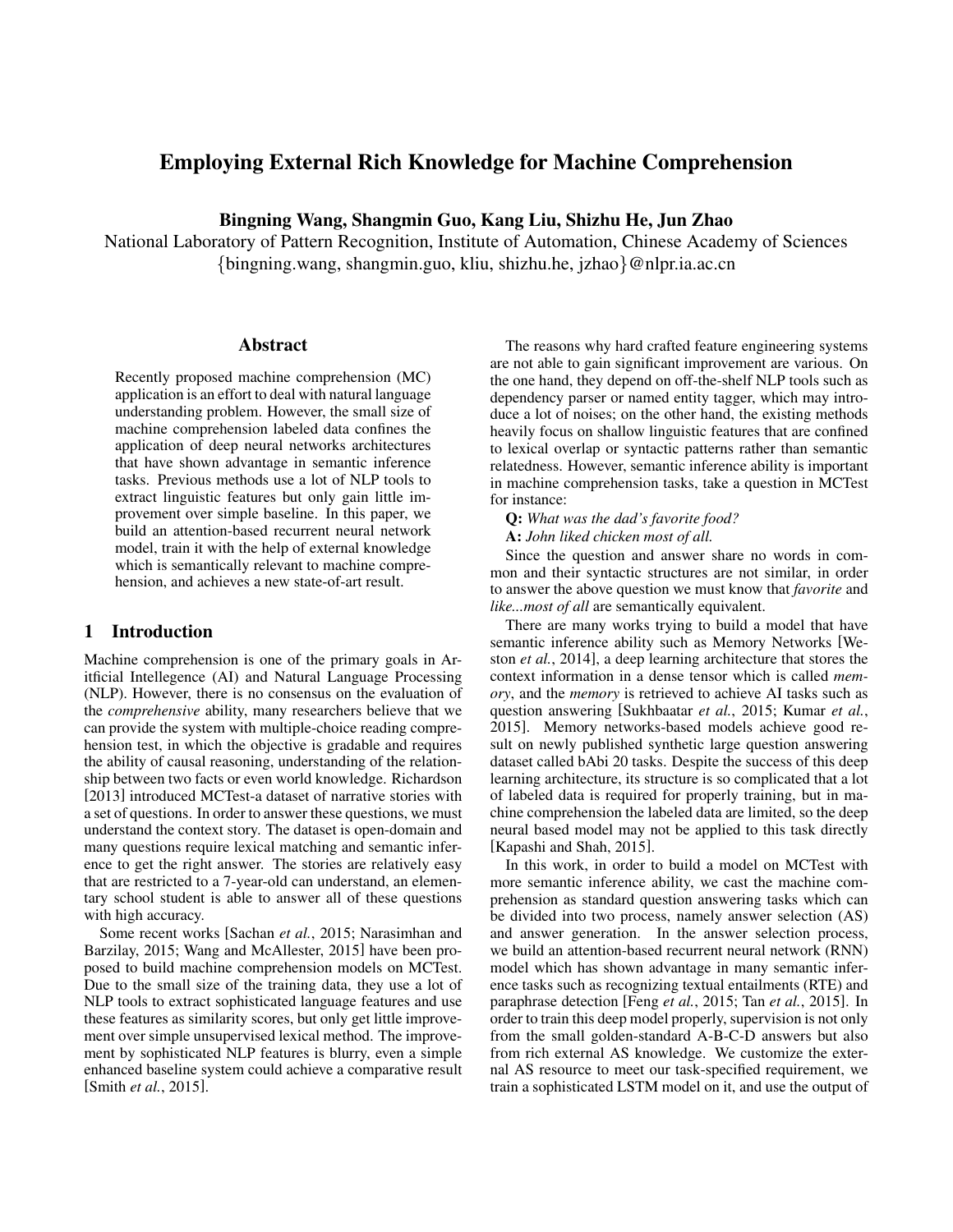this model as a supplementary label to our internal RNN AS model. In the answer generation stage, as we have already been provided with candidate answers, which can cast the answer generation process to answer ranking process, so we transform the question with its candidate answer into a statement, and then use recognizing textual entailment (RTE)-a well developed technique which is able to capture deep semantic relationship between two sentences-to measure the relationship between the transformed candidate statement and supporting sentence derived from AS process. Again we use external knowledge to guide this process, train a RTE model on the newly published Stanford Natural Language Inference (SNLI) dataset [Bowman *et al.*, 2015] and use this deep learning model to select semantically related sentence pair. However, there may be lexical gap between SNLI and MCTest, so we combine the external RTE model with traditional lexical model by weight: we design a similarity score that measures the lexical overlap between the supporting sentence and the statements, when the overlap is obvious, simple lexical based model could judge the relationship properly and robustly, so we set external RTE weight small; when the overlap is blurry, which means we must count on external RTE more to catch the deep semantic relationship, we set external RTE weight large. Finally, we combine answer selection process and answer generation process in a joint model and achieve a new state-of-the-art result on MCTest.

## 2 Task description

Machine Comprehension (MC) is an extension to the traditional question answering, it consists not only questions but also a document that the question is based on. One typical MC dataset is MCTest [Richardson *et al.*, 2013]. In this dataset, each question is labeled 'one' or 'multiple' to indicate the number of sentences in document that are related to this question. In addition, each question is followed with four candidate answers which may span single or multiple words. The question may be factoid or non-factoid that have many types such as *How, When, What, Why* etc. They divide the dataset into two parts, namely MC160 and MC500 which contains 160 and 500 stories respectively, and each part is divided into training, development and test sets.

### 3 Method

In this paper, we denote the document as  $D$  and document sentences as  $\{s_0, ..., s_n\}$ , each D has several questions  $Q =$  $\{q_0, \ldots q_i, \ldots, q_m\}$  and each  $q_i$  consists of 4 candidate answer  $A_i = \{a_{i0},..,a_{i3}\}\$ , in order to answer the question, we must choose the relevant sentences S from D and then combine it with the question to get final answer:

$$
p(a|q, D) = p(S|q, D)p(a|q, S)
$$
\n<sup>(1)</sup>

We define the joint probability as a product of two factors, the first one can be modeled as answer selection process: we get the sentences set  $S$  that can answer the question, while the second one can be modeled with answer generation process: generate answer from  $S$  and  $q$ . The regularized likelihood objective to maximize is:

$$
L_1(\theta; D_{train})
$$
  
= log  $\sum_{i=1}^{|D_{train}|} \sum_{j=1}^{|Q|} P(a_{ij}^* | q_{ij}, D_i) - \lambda g(\theta)$  (2)

where  $D_{train}$  is the document set and the extra g is regularization function.

For the above process, all the supervision available is correct answer choice  $a_{ij}^*$ , however, it is too weak to train a deep model with numerous parameters, so we add external knowledge as additional supervision to it. Existing AS and RTE labeled data are abundant, which are sufficient to train a complicated model that captures deep linguistic relatedness, and the external knowledge are closely related to our process in view of semantic. However, there may be lexical mismatch between them, we use simple method to customize the external data to fit our machine comprehension.

#### 3.1 Add external Answer Selection Knowledge

We train a long and short term memory (LSTM) RNN on customized external AS data which will be illustrated in Section 4. Suppose we had external model with parameter  $\theta_{AS}$ , then the AS process can be denoted as:

$$
s_{AS}^* = argmax_{s \in D} P(s|q; \theta_{AS})
$$
 (3)

Given Eq. 3, we can directly use it in our training process, remove the first part of right hand side of Eq. 1:

$$
p(S|q, D) = P(s^*_{AS}|q; \theta_{AS})
$$
\n(4)

This means that we use the external AS model directly, initiate it with abundant external AS resources, then re-fit this model in MC process. However, the MCTest is small, so the model alters slightly in MC process and is mostly fit to external resource, we will illustrate this issue in experiment. In this work, we adopt a smaller neural network architecture that uses semantically expressive recurrent neural network (RNN) to model the question and candidate support sentences, and use the output of external LSTM AS model as supplemental supervision to this model.

In MCTest, the length of most sentences and questions are no more than 10 tokens, the gradient exploding or vanishing may not be an issue. So we use the simple vanilla type instead of LSTM or GRU as RNN framework:

$$
\mathbf{X} = [\mathbf{x}_1, \mathbf{x}_2, ..., \mathbf{x}_n]
$$
  
\n
$$
\mathbf{h}_t = \sigma(\mathbf{W}_{ih}\mathbf{x}_t + \mathbf{W}_{hh}\mathbf{h}_{t-1} + \mathbf{b}_h)
$$
  
\n
$$
\mathbf{y}_t = \sigma(\mathbf{W}_{ho}\mathbf{h}_t + \mathbf{b}_o)
$$
\n(5)

where  $x_i$  represents the word embedding vector, and  $W_{ih}$ ,  $W_{hh}$ ,  $W_{ho}$  are weight matrices and  $b_h$ ,  $b_o$  are bias vectors,  $\sigma$ is activate function such as tanh or relu.

In addition, many recent works have found that sentence representation can be enhanced with attention mechanism [Yin *et al.*, 2015; Rocktäschel et al., 2015]. When building answer sentence representation, not all parts of the sentence are identical, but with weights that are related to the question representation. For example, we had a question: *who is*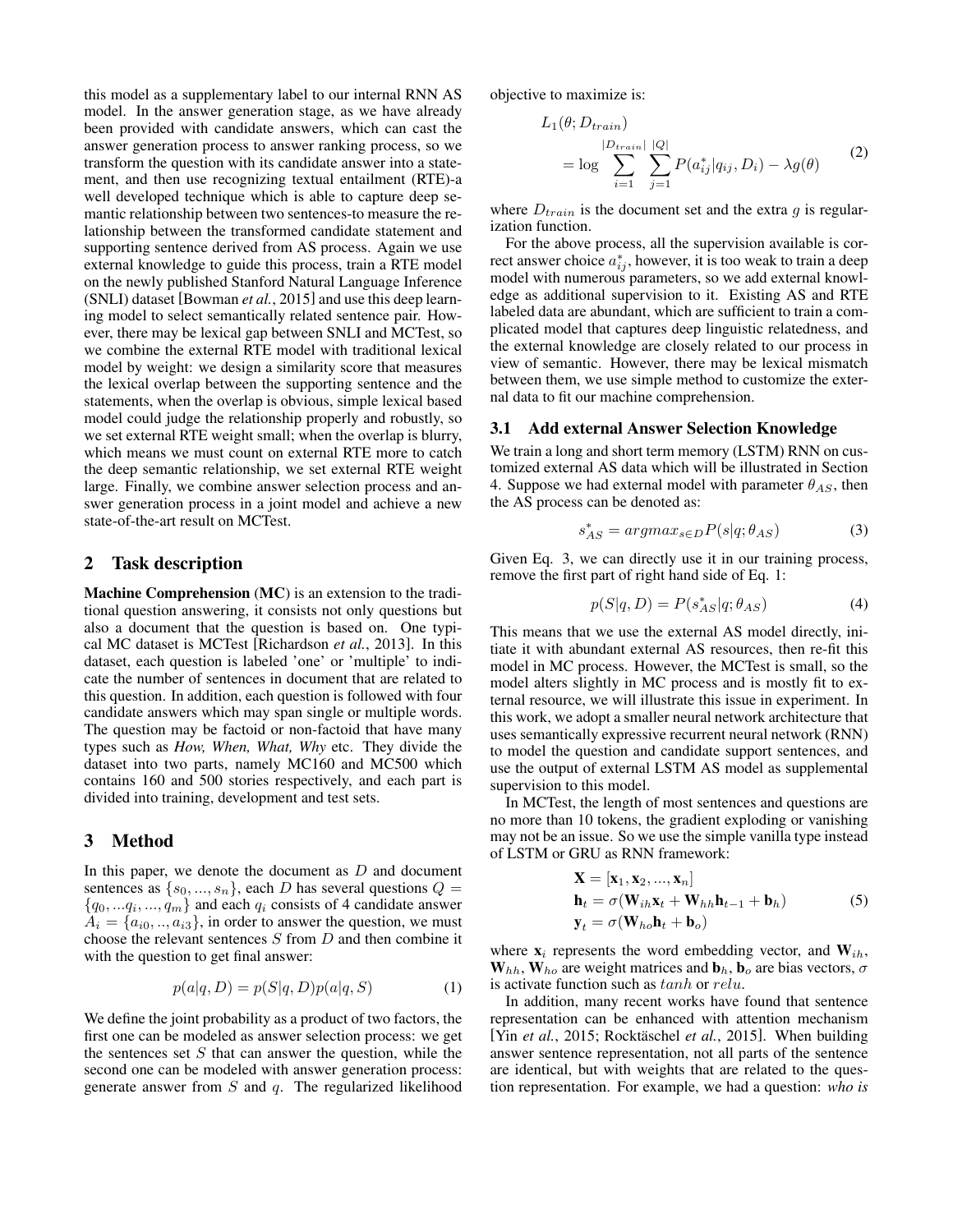

Figure 1: Attention based RNN answer selection model.

*Conner's mother*? and a candidate answer: *One day Conner went to street with his mother Tinna to buy some goods for the incoming Christmas*, we should pay more attention to: *his mother Tinna*; However, for the question: *Why did Conner go to street*? we should focus on *buy some goods* instead. So in our candidate support sentence representation stage, we add attention information from question to the candidate sentence output representation as follows:

$$
s_t \propto \mathbf{h}_t^T \mathbf{W}_{qo} \mathbf{h}_n^q
$$
  

$$
\tilde{\mathbf{h}}_t = s_t \mathbf{h}_t
$$
 (6)

where  $\mathbf{h}_n^q$  is the last question hidden state and  $\mathbf{W}_{qo}$  is attention weight matrix which projects the two representation in a same space. In this way, each word gets different weights in building the answer representation. For the question, we use the last output vector as its representation, for the candidate supporting sentence, we average each time-step output variable  $\tilde{\mathbf{y}}_t$  to get the final sentence representation  $\mathbf{o}_s$ . Finally, we calculate the cosine similarity and use it as question-sentence pair score:

$$
SCORE(q, s) = cosine(\mathbf{o}_q, \mathbf{o}_s)
$$
 (7)

Our internal AS model architecture is shown in Figure 1.

To train this model, we first softmax the similarity scores across document sentences, which result in the distribution  $P(s|q, D; \theta_{RNN})$ . In answer selection, as we focus on the most confident sentence probability, so we use cross-entropy loss function:

$$
L_{AS}(q, D) = \sum_{s \in D} P(s|q, D; \theta_{RNN}) \log Q(s|q, D)
$$
 (8)

where  $Q(s|q, D)$  is the supporting sentence probability that the external LSTM AS model predicts.

In this way, the external knowledge plays a role in supervise the subpart of our MC training process, and casts the first part as a multi-task learning which results in the following objective to maximize:

$$
L_2(\theta_{+AS}; D_{train})
$$
  
\n
$$
= \log \sum_{i=1}^{|D_{train}|} \sum_{j=1}^{|Q|} [P(a_{ij}^* | q_{ij}) - \eta L_{AS}(q_{ij}, D_i)] \quad (9)
$$
  
\n
$$
- \lambda g(\theta_{+AS})
$$

where the hyper-parameter  $\eta$  denotes the weight we learn AS process from external supervision, when set to zero, our AS



Figure 2: Dependency rules to transform a question and a candidate answer into a statement.

#### 3.2 Add external Answer Generation Knowledge

After AS process, we get the supporting sentence probability, denote the most confident supporting sentence as  $s$ , we must combine it with question  $q_i$  to get the final answer. Like some previous works [Sachan *et al.*, 2015; Richardson *et al.*, 2013] we cast the problem as RTE. we first transform each question-answer pair into a statement, and then use an external-RTE-enhanced method to measure the relationship between the sentence and the candidate statement.

**Figure 2 We could controll the summarized to a totall self-summarized to a totall self-summarized to a totall self-summarized to a totall self-summarized. Properties the distribution of the self-summarized to a total s** There are many ways to transform the question and answer to a statement [Cucerzan and Agichtein, 2005; Wang *et al.*, 2007; Heilman and Smith, 2010], similar with Wang [2015], we use a rule based system which convert question by its type. First of all, we use StanfordCoreNLP<sup>1</sup> to get the constituency tree and named entities of the question, if there exists a NNP with child nodes DT+NN in constituency parsing tree, or a named entity with type *PERSON*, we transform these words to a special symbol 'PERSON'. After this transformation, we use some rules to convert each question based on the POS of a constituents or dependency relation between two words. For example, if the question type is *why*, and the POS of the root in dependency tree is VB, and the root is located between the question word *why* and the named entity 'PERSON', we delete all the words before the 'PERSON' and add 'because'+answer after the question. One illustration for this transformation is shown in Figure 2.

After transforming the question  $q$  and answer candidate  $a$  into a statement  $s_q$ , we combine this statement with previous selected sentences and use RTE techniques to evaluate the entailment probability between them. The external RTE model will be detailed in Section 4. Denote the parameter learnt from external RTE resource is  $\theta_{RTE}$ , as the external RTE model pays more attention to semantic similarity: the premise and hypothesis may have no words in common, or their linguistic representation are different, we use it as a supplement to traditional linguistic feature based model  $P(s_q|s; \theta_1)$ : when we can not inference this entailment from simple linguistic feature, we resort to external RTE to judge the entailment probability, which result in a combination of lexical based model and external RTE model  $P(s_q|s; \theta_{RTE})$ as follows:

$$
P(a|s,D) = [\beta P(s_q|s;\theta_1) + (1-\beta)P(s_q|s;\theta_{RTE})]
$$
(10)

The parameter  $\beta$  can adjust the weight between this two parts: when set to 1, it is equal to original linguistic model; when set to zero, it is totally a RTE model learnt from external knowledge. We can alter this parameter based on the lexical or

<sup>1</sup> http://stanfordnlp.github.io/CoreNLP/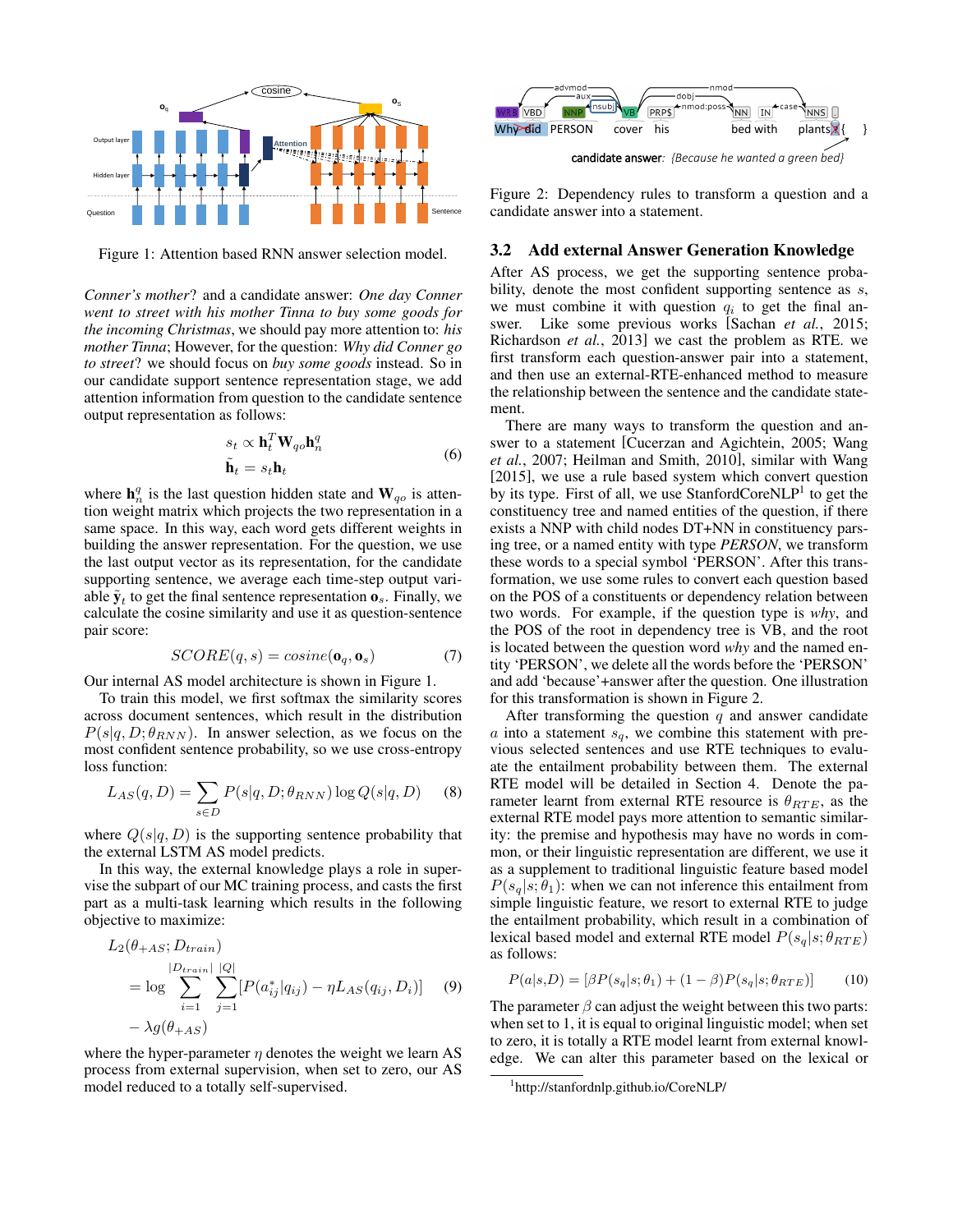surface structure similarity between the source and target sentence:

$$
\beta = similarity(s_q^-, s) \tag{11}
$$

where  $s_q^-$  denotes the transformed statement which replaces the answer with a common word 'ANSWER', when the supporting sentence and hypothesis statement have less surface overlap, which means only using the shallow linguistic feature may not reflect the real relationship between them, we must depend more on external intelligence to guide the inference process; when the overlap is obvious, only relying on the linguistic features to discriminate the difference is sufficient and reliable, so we would set  $\beta$  smaller accordingly. In this work, we use two set of similarity score as follows:

- Constituency match: In constituency tree, subtree are denoted as triplet: a parent node and its two child nodes. We add the number of triplet that I: the POS of three nodes are matching. II: the head words of parent nodes matching.
- Dependency match: In dependency tree, a dependency is denoted as  $(u, v, arc(u, v))$  where  $arc(u, v)$  denote dependency relation. We add two terms similarity:  $\mathbf{I}:u_1=u_2,v_1=v_2$  and  $arc(u_1,v_1)=arc(u_2,v_2)$ . II: whether the root of two dependency tree matches.

For the linguistic model  $P(s_q|s; \theta_1)$ , we use bag-of-words match, dependency root match, constituency sub-tree match, dependency path match, name entity match and digit match as similarity feature, we also add 1-n gram match where n is the length of shorter sentence.

After answer selection and answer generation process, we combine this two part together and get the final model:

$$
P(a|q, D) = P(s|q, D; \theta_{RNN})
$$
  
 \* 
$$
\left[\beta P(s_q|s; \theta_1) + (1 - \beta)P(s_q|s; \theta_{RTE})\right]
$$
 (12)

and maximizing the likelihood in training data, we get:

$$
L_3(\theta_{+AS+RTE}; D_{train})
$$
  
\n
$$
= \log \sum_{i=1}^{|D_{train}|} \sum_{j=1}^{|Q|} [P(a_{ij}^* | q_{ij}) + \eta L_{AS}(q_{ij}, D_i)] \qquad (13)
$$
  
\n
$$
- \lambda g(\theta_{+AS+RTE})
$$

where  $P(a_{ij}^*|q_{ij})$  is equal to Eq. 12.

## 4 Customize and Train External Knowledge

### 4.1 External Answer Selection Model

Traditional AS resources are focused on factoid questions, and the question types are no more than *who, when, where, which* etc. Recently, Some new datasets have been released for not only factoid questions but also non-factoid QA questions such as QASent [Wang *et al.*, 2007], InsuranceQA [Feng *et al.*, 2015] and WIKIQA [Yang *et al.*, 2015]. However, InsuranceQA are domain-specified which focus on insurance, and in QAsent the question and answer share one or more non-stopwords. But MCTest are open domain and the answers may have no words in common with supporting sentence. So we choose WIKIQA, a large annotated AS corpus based on Wikipedia, which is closely related to MCTest narrative style and contains not only factoid questions but also non-factoid questions, and the size of this dataset are relatively large compared with previous datasets (more than 20K sentences).

To customize the WIKIQA, we remove all questions that have no right answer and truncate sentence length to 40 tokens. In addition, there are many proper nouns which may mislead the attention model to focus on entity in WIKIQA, so we replace all named entities in question or answer with their types (i.e. PERSON, ORGANIZATION, LOCATION). We train an attention-based model similar with [Tan *et al.*, 2015]. As the sentence in WIKIQA is relatively long so we use LSTM to capture long distance information. For the question part, we use max-pooling over all the hidden states to obtain the final question representation  $\mathbf{o}_q$ . For the answer part, after calculating the hidden LSTM state, we add attention information from question as follows:

$$
\mathbf{m}_{a,q}(t) = \tanh(\mathbf{W}_{am}\mathbf{h}_{a}(t) + \mathbf{W}_{qm}\mathbf{o}_{q})
$$
  
\n
$$
s_{a,q}(t) \propto \exp(\mathbf{w}_{ms}^{T}\mathbf{m}_{a,q}(t))
$$
  
\n
$$
\tilde{\mathbf{h}}_{a}(t) = \mathbf{h}_{a}(t)s_{a,q}(t)
$$
\n(14)

where  $W_{am}$ ,  $W_{qm}$  and  $W_{ms}$  are attention parameters. Then we average question-attended answer hidden representation  $\tilde{\mathbf{h}}_a(t)$  to get the final answer representation  $\mathbf{o}_a$ . Finally, we adopt the Geometric mean of Euclidean and Sigmoid Dot (GESD) proposed in [Feng *et al.*, 2015] to measure the similarity between the two representations:

$$
GESD(x,y) = \frac{1}{1 + ||x - y||} \cdot \frac{1}{1 + exp(-\gamma(xy^T + c))}
$$
(15)

GESD shows advantage over cosine similarity in experiment. Finally, we adopt a max-margin hinge loss as objective:

 $L = max\{0, M - GESD(\mathbf{o}_q, \mathbf{o}_{a_+}) + GESD(\mathbf{o}_q, \mathbf{o}_{a_-})\}$  (16)

where  $a_+$  is right answer and  $a_-$  is wrong answer candidate, M is the predefined margin value.

#### 4.2 External RTE Model

Given a pair of sentence, RTE model could help us judge whether there exits *ENTAILMENT, NEUTRAL* or *CONTRA-DICTION* relationship between them. Recently proposed Stanford Natural Language Inference (SNLI) dataset[Bowman *et al.*, 2015] is annotated by human annotators, and magnitudes larger than previous data (more than 500k sentence pairs). So we use this dataset as external RTE resources.

As in SNLI most of the sentences are depiction of a picture, so its representation are sometimes like: *A/The ... woman/girl/boy...*, but in MCTest the named entities are mostly proper nouns, so we transform each sentence as follows: if there exists *DT+NN* in dependency tree and the dependent type is *det*, we replace all words between *DT* and *NN* with a special word 'ENTITY'. The RTE model we adopt is similar with the AS model described in previous section, with exception that the premise and hypothesis representation are projected to same space as follows:

$$
\mathbf{o}_r = softmax(\mathbf{W}_o^T[\mathbf{W}_p^T \mathbf{o}_p, \mathbf{W}_h^T \mathbf{o}_h])
$$
 (17)

where the output  $\mathbf{o}_r$  is the distribution over three classes. We use cross-entropy as loss function.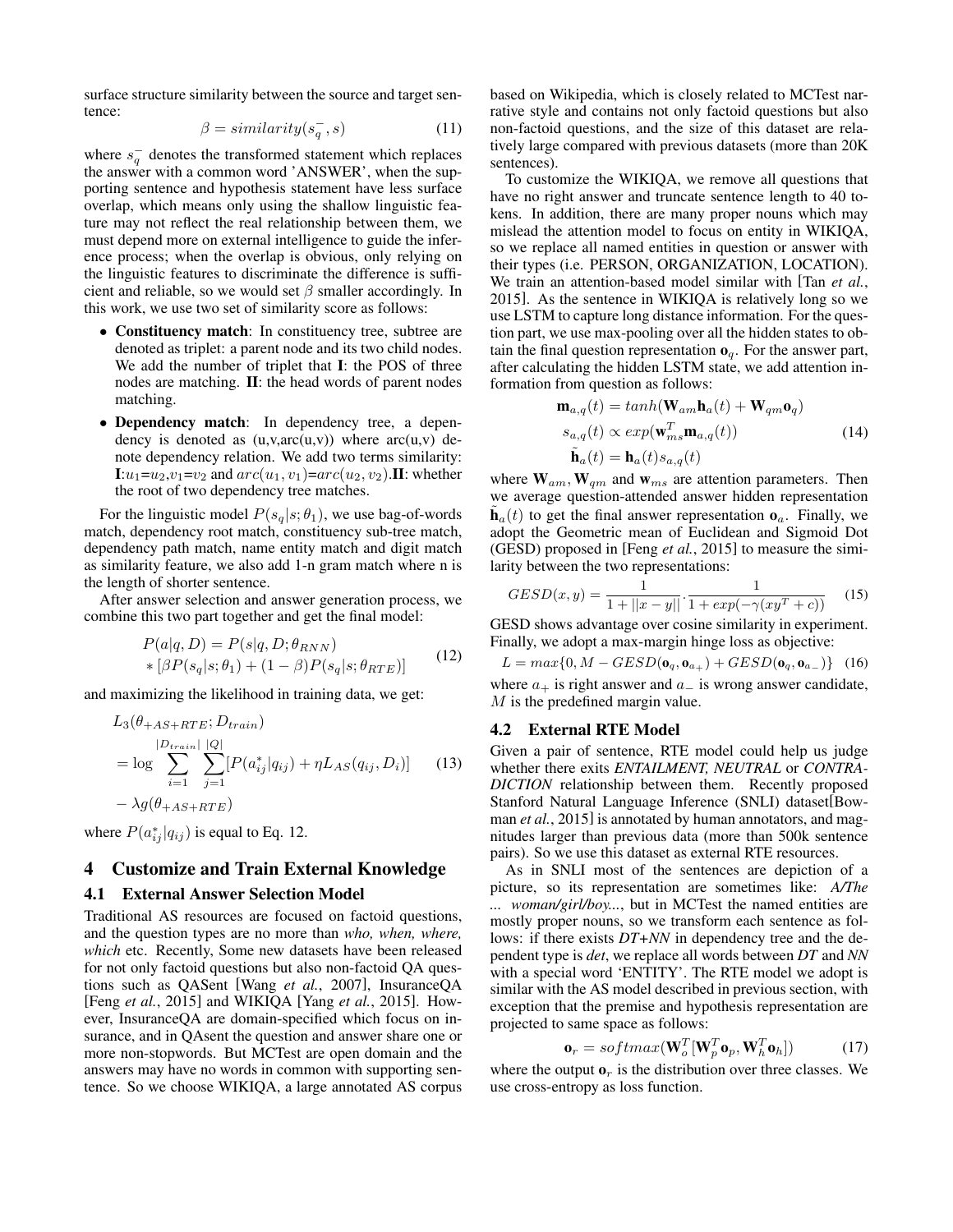| System                                               | MC160 |          |       | <b>MC500</b> |          |       |
|------------------------------------------------------|-------|----------|-------|--------------|----------|-------|
|                                                      | One   | Multiple | All   | One          | Multiple | All   |
| Sliding Window                                       | 64.73 | 56.64    | 60.41 | 58.21        | 56.17    | 57.09 |
| Sliding Window+Word Distance                         | 76.78 | 62.50    | 67.50 | 64.00        | 57.46    | 60.43 |
| Sliding Window+Word Distance+RTE                     | 76.78 | 62.50    | 69.16 | 68.01        | 59.45    | 63.33 |
| [Kapashi and Shah, 2015]                             |       |          | 36.0  |              |          | 34.2  |
| [Narasimhan and Barzilay, 2015]                      | 82.36 | 65.23    | 73.23 | 68.38        | 59.90    | 63.75 |
| [Wang and McAllester, 2015]                          | 84.22 | 67.85    | 75.27 | 72.05        | 67.94    | 69.94 |
| [Smith <i>et al.</i> , 2015]                         | 78.79 | 70.31    | 75.77 | 69.12        | 63.34    | 65.96 |
| [Sachan <i>et al.</i> , 2015]                        |       |          |       | 67.65        | 67.99    | 67.83 |
| without External Knowledge ( $\beta = 1, \eta = 0$ ) | 40.39 | 37.94    | 39.08 | 38.40        | 33.13    | 31.33 |
| without External AS knowledge ( $\eta = 0$ )         | 41.07 | 40.63    | 40.83 | 49.63        | 28.05    | 32.83 |
| without External RTE knowledge ( $\beta = 1$ )       | 74.11 | 64.06    | 68.75 | 57.72        | 50.91    | 53.00 |
| <b>Final Model</b>                                   | 88.39 | 64.84    | 75.83 | 79.04        | 63.51    | 70.96 |

Table 1: Result on MCTest test data

|                  | Answer Selection | RTE.       |          |  |
|------------------|------------------|------------|----------|--|
|                  | MAP              | <b>MRR</b> | Accuracy |  |
| State of the Art | 0.6921           | 0.7108     | 0.835    |  |
| Our method       | 0.6936           | 0.7094     | 0.829    |  |

Table 2: The external model results, for the answer selection in WIKIQA, the state-of-the-art result is achieved by an attention-based convolutional neural network [Yin *et al.*, 2015]. For the RTE, Rocktäschel [2015] train an LSTM attention model to get the state-of-the-art result.

## 5 Experiment

### 5.1 External Knowledge

For the AS setup, we filter out the questions in WIKIQA that have no right answer and use the removed sentence as negative example. We use the off-the-shelf 100 dimensional word embedding from word2vec<sup>2</sup>, LSTM hidden state is activated by tanh and hidden vector length is 178, it has been proved by Pascanu [2013] that the vanishing and exploding gradient issues in RNN depends on the largest singular value, so we initiate all hidden-to-hidden weight matrix in LSTM by fixing its largest singular value to 1. For regularization, we add L<sup>2</sup> penalty with a coefficient of 10<sup>−</sup><sup>5</sup> . Dropout [Srivastava *et al.*, 2014] is further applied to both weights and embeddings. All hidden layers are dropped out by 30%, and embeddings 40%. The max-margin  $M$  is set to 0.12 by developmental set behavior. We evaluate AS based on MAP (mean average precision) and MRR (mean reciprocal rank).

For the RTE model, as the dataset consist of more than 570K pairs, so we set word vector size to 300 and hidden variable length to 161, we adopt  $L_2$  and dropout regularization same as AS model, our model is optimized by SGD. In addition, we truncate all the sentence pairs to max length of 50 tokens. We evaluate the system in terms of accuracy. The result of our external model compared with state-of-the-art results is shown in Table 2.

### 5.2 Machine Comprehension

We evaluate our system on MC160 and MC500. For attention based RNN, we set the hidden variable size to 45 and



Figure 3: The result of different  $\eta$  value in MC500

pre-trained word2vec embedding size to 50, we fix word embedding during training. We share the sentence and question RNN parameters for better behavior and faster convergency [Tan *et al.*, 2015], we use relu as RNN inner state activation function, we use RMSprop to update parameter. We do not filter stopwords during AS process, for the similarity score  $\beta$  in answer generation, we normalize it to have a distribution from 0 to 1. Adding  $L_1$  or  $L_2$  regulation did not show significant improvement so we set them to zero.

For the question with multiple support sentences, we select top 2 sentences from our AS model because we find that most 'Multiple' questions are answerable by up to 2 sentences. In addition, MCTest contains a lot of negative questions which requires the model to choose the most unlikely candidate, in these situation we totally depend on external RTE(set  $\beta$  to zero) and choose the candidate that has most *contradiction* probability. We set  $\eta$  to 1.282 which is tuned on development data. In addition, as noun phrase is a significant feature in narrative, especially in AS procedure, so we refer all pronoun to its anaphora.

Baselines: We take 8 baselines for comparison. The first three baselines are proposed by MCTest dataset provider [Richardson *et al.*, 2013], (1) Sliding window uses a window over document to get bag of words similarity between question+hypothesized answer and document. (2) Word Distance simply subtracted from the sliding-window score to get the final result. (3) The third baseline uses off-the-shelf RTE system to get the relationship between the whole document and transformed statement. (4) Kapashi [2015] uses memory network to train a model on MCTest (5) Narasimhan[2015] builds a discourse parser to model the relationship between two selected sentences. (6) Wang[2015] uses a lot of features

<sup>&</sup>lt;sup>2</sup>https://code.google.com/archive/p/word2vec/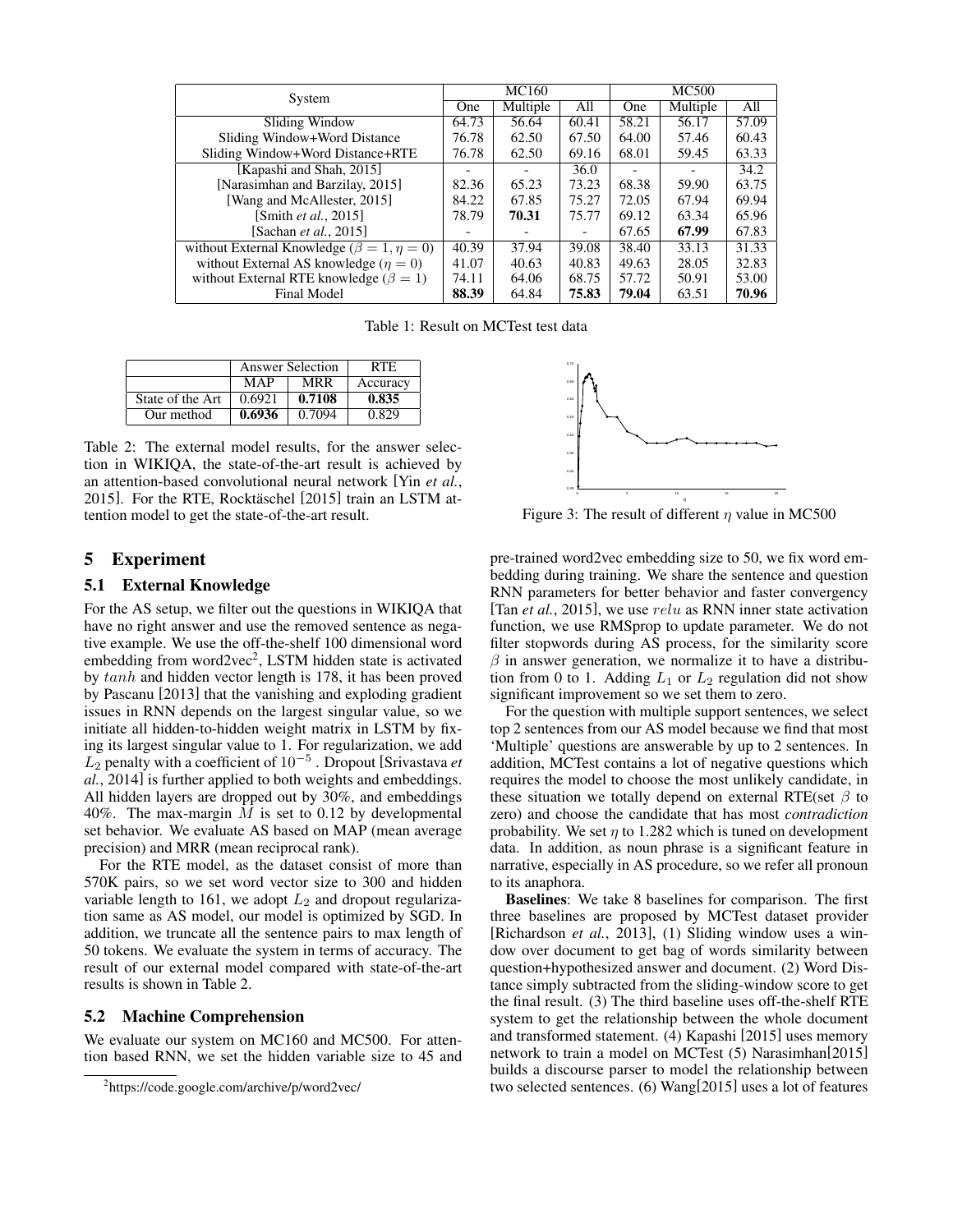such as frames arguments matching and syntax matching as similarity scores. (7) Smith [2015] enhances the sliding windows baseline by setting the windows size from 2 to 30 and average all these scores. (8) Sachan[2015] model the alignment between document sentences and statement as hidden variable, then learns a structural SVM on it to minimize the loss on training data.

We also report the accuracy for a self-supervised model without external knowledge, a model without external AS knowledge (i.e.  $\eta = 0$ ), and a model without external RTE knowledge(i.e.  $\beta = 1$ ). The result is shown in Table 1.

### 6 Analysis

To evaluate the improvement by importing external AS knowledge, we change  $\eta$  from 0 to 20, which means we rely more on external knowledge to train AS model, the result is shown in Figure 3 .

As can be seen from the figure, when set  $\eta$  to zero, our RNN AS model behavior on test set is very poor, which means our deep RNN model overfitting seriously, however, when set it too large, the result becomes poorer because our RNN is subject to external knowledge supervision most of all, and the lexical mismatch may lead our RNN model departing from the final MC target, since the WIKIQA sentences are longer compared to our sentence, the model is prone to choose longer sentence. When set to a proper value, the supervision from subsequent MC gold-answer and external AS knowledge could complement with each other.

In addition, we also try to not use lexical similarity for  $\beta$  but rather a predefined fixed value. When set it to 1, the answer generation process is reduced to lexical matching. However, when the support sentence and transformed statement have no words in common, it is really hard to get true answer, an example is shown below:

*Sentence*: *oh, the rocks and water and tiny castle were all there alright, but the pretty blue fish with the long shiny tail was nowhere to be seen.*

*Statement*: *Mr. Fish was missing from the fish bowl.*

The lexical matching method focuses on whole sentence, so it can not infer that it is the fish missing from the bowl. However, when the overlap is very obvious, rely on external RTE may cause problem, for example:

*Sentence*:(1) *Billy was a big bully* (2)*Billy was like a king on the school yard, a king without a queen. Statement*:*Billy was like a king*

For the two sentences AS model chooses, the lexical overlap model could select the second one with high confidence, but the external RTE model selects the first sentence more relevant. This failure may attribute to external RTE model misunderstands the idiomatic phrase 'be like a' in sentence (2) and treats it as verb on the complicated context.

Our model performs especially good at single fact question, however, as our model did not measure sentence relationship when dealing with multiple fact question, so the performance on multiple sentence questions does not very well. In addition, when the question requires understanding the narrative flow of the story, such as "*What was the first character mentioned in the story*", our system can not solve it correctly as we deal with each sentence-statement pair independently.

## 7 Related work

Since the MCTest dataset [Richardson *et al.*, 2013] been proposed, there are many works focusing on machine comprehension tasks as has been described in Section 5. Similar with Narasimhan [2015], we combined the two MC sub-process in a joint model, but we did not use hard crafted linguistic features but rather a deep neural model supervised by MC target and additional resources. Wang [2015] uses a lot of hand craft features to measure similarity, but this method are so sophisticated which is hard to re-implement. Smith [2015] use an simple enhanced baseline model and achieves a comparative result, they claim the improvement that NLP features imported to MC are limited. Sachan [2015] also uses RTE to measure the relationship between candidate statement and document sentence, but they did not select the support sentence and model each sentence with same weight, this is inappropriate as most of the document sentences are unrelated with the question. Kapashi [2015] tried to build a deep learning architecture(i.e. Memory Networks) in MCTest, but the parameter space is so huge and the labeled data are so small, they claimed the model overfitting seriously no matter what regulation strategy they use. As far as we know, our model is the first deep learning architecture in MCTest which behaves better than simple unspervised baseline.

Weston [2015] proposed a QA dataset called bAbi, which is divided into 20 tasks such as counting and time manipulation, but this dataset are synthetic and the vocabulary size is no more than 50. In addition, the inference requirement is simple and one may build a rule-based system to solve it correctly. Hermann [2015] also proposed a dataset for text comprehension and build an attention-based model on it, however, the questions in this dataset are all declarative with a slot for the right answer, and all answers are limited to entities, which may not be a good evaluation for comprehension ability such as causal reasoning.

Berant [2014] also proposed a reading comprehension dataset and build an event structure model on it, but the context story are confined to biological process so the event style is limited, and their model requires annotation of the event in the story which may not applied to open-domain MC.

## 8 Conclusion

In this paper, for the subpart of MC process, we build an attention-based RNN model for AS process and add external RTE model to answer generation process. To build a deep learning model from limited data, we train the model with supervision from external knowledge, customize the external resources and add it to MC process properly. The experiment result shows that our model achieves especially well in single support fact question. Error analysis suggests that modeling the relationship between sentences in AS can yield improvement on this task. In addition, the counting problem and common sense problem are really hard to tackle which requires deeper linguistic analysis. In the future, we plan to build a RTE model that could model multiple sentences together for inference tasks.